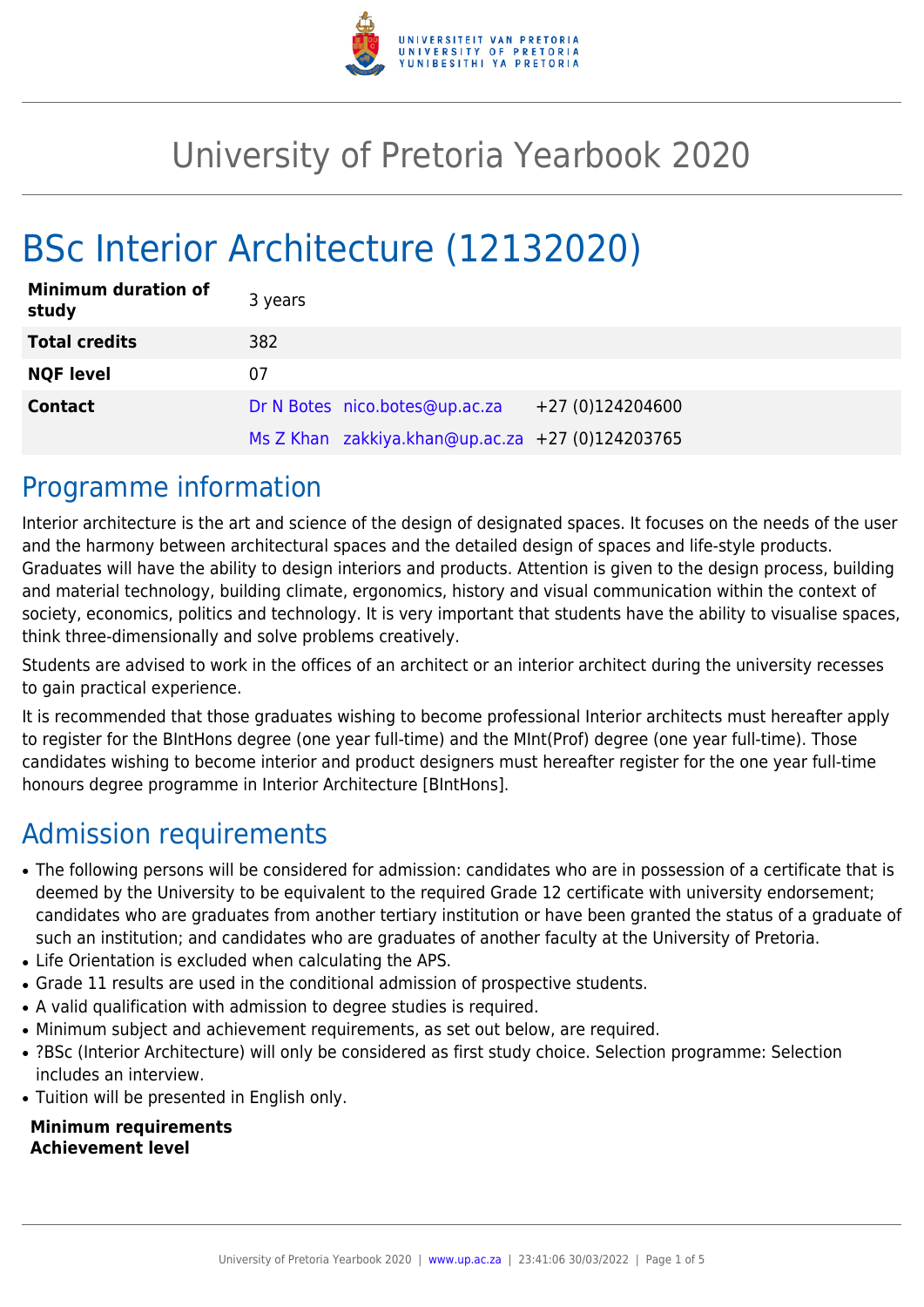

| <b>English Home</b><br>Language or<br><b>English First</b><br><b>Additional</b><br>Language |          | <b>Mathematics</b> |          | <b>Physical Science</b> |             | <b>APS</b> |
|---------------------------------------------------------------------------------------------|----------|--------------------|----------|-------------------------|-------------|------------|
| NSC/IEB                                                                                     | AS Level | NSC/IEB            | AS Level | NSC/IEB                 | AS<br>Level |            |
| 5                                                                                           |          | 4                  |          | 4                       | D           | 27         |

\* Cambridge A level candidates who obtained at least a D in the required subjects, will be considered for admission. International Baccalaureate (IB) HL candidates who obtained at least a 4 in the required subjects, will be considered for admission.

## Additional requirements

Students wishing to transfer to other programmes in the Department of Architecture must obtain written consent from the admissions committee.

# Other programme-specific information

#### **Concurrent presentation**

In the third year of study Design, Construction, Design communication, Environmental studies, Earth studies and Material studies must initially be examined in the same year.

#### **Awarding of degree**

The degree is awarded to those students who have obtained all the prescribed credits for the programme modules.

### Promotion to next study year

A student is promoted to a subsequent year of study after acquiring all the prerequisite module credits of the preceding year of study. A student is deemed to be in the year of study for which he or she is registered in Design.

If the student is not registered for Design the highest passed year of Design determines the year of study.

**Please Note**: Students not promoted to the next year of study must obtain the approval of the programme coordinator and the Head of Department to register for modules in the subsequent year of study. Students must re-apply for admission to the Department of Architecture in instances where:

- i. a student is not promoted to the second year of study;
- ii. a student after repeating any year of study, is not promoted to the following year of study.

### Pass with distinction

The degree is conferred with distinction on a student who, at first registration, simultaneously passes both Design 303 and Construction 320 with distinction (75%) with the proviso that the degree is completed within the minimum prescribed time and all other final-year modules are passed on first registration without any supplementary/special examinations.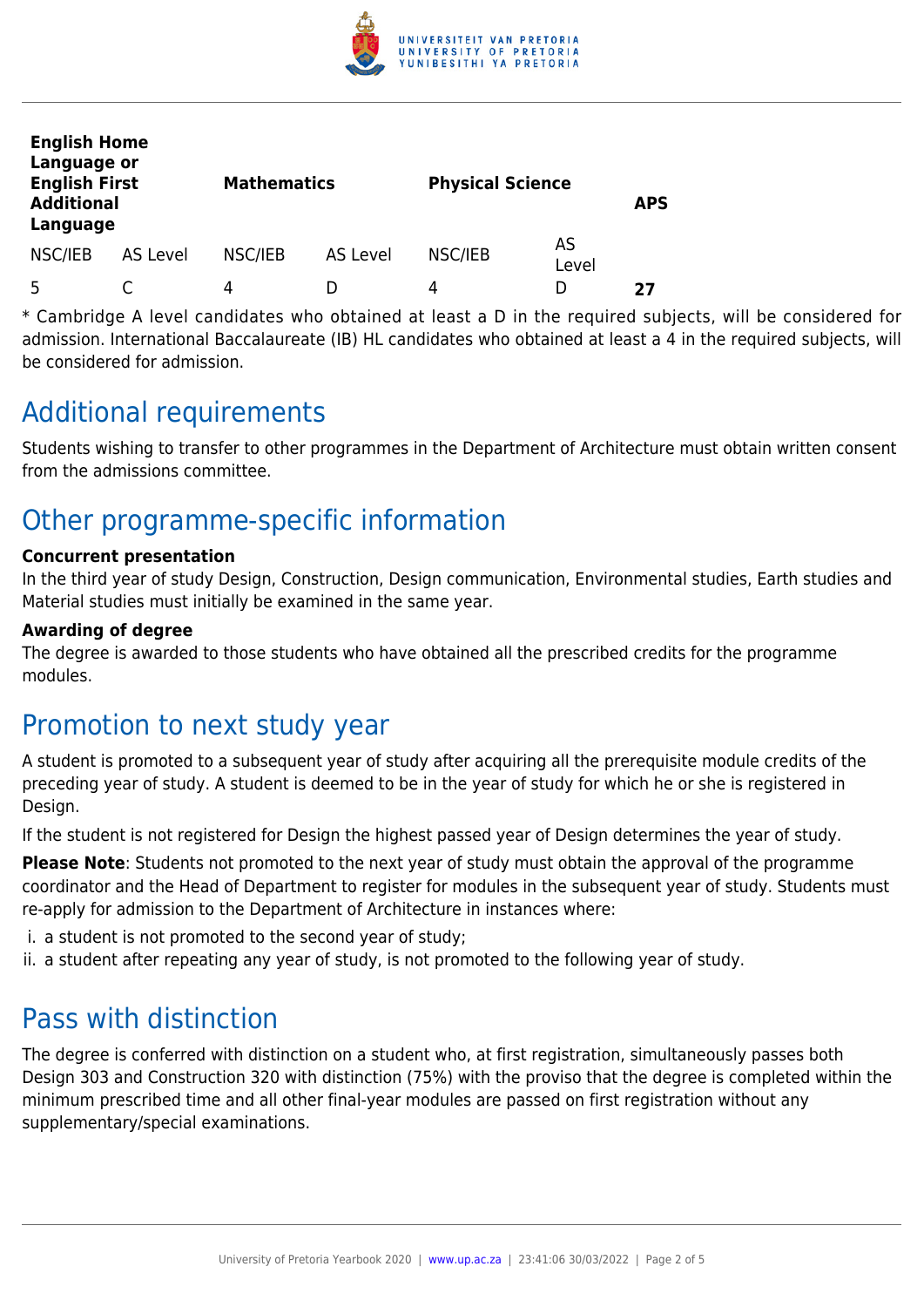

# Curriculum: Year 1

#### **Minimum credits: 116**

### **Fundamental modules**

[Academic information management 102](https://www.up.ac.za/yearbooks/2020/modules/view/AIM 102) (AIM 102) - Credits: 6.00 [Academic information management 111](https://www.up.ac.za/yearbooks/2020/modules/view/AIM 111) (AIM 111) - Credits: 4.00 [Academic information management 121](https://www.up.ac.za/yearbooks/2020/modules/view/AIM 121) (AIM 121) - Credits: 4.00 [Academic orientation 112](https://www.up.ac.za/yearbooks/2020/modules/view/UPO 112) (UPO 112) - Credits: 0.00

#### **Core modules**

[Earth studies 110](https://www.up.ac.za/yearbooks/2020/modules/view/AAL 110) (AAL 110) - Credits: 8.00 [Digital visual communication 110](https://www.up.ac.za/yearbooks/2020/modules/view/ARC 110) (ARC 110) - Credits: 6.00 [Construction 111](https://www.up.ac.za/yearbooks/2020/modules/view/KON 111) (KON 111) - Credits: 8.00 [Construction 121](https://www.up.ac.za/yearbooks/2020/modules/view/KON 121) (KON 121) - Credits: 8.00 [Design communication 120](https://www.up.ac.za/yearbooks/2020/modules/view/OKU 120) (OKU 120) - Credits: 6.00 [Environmental theory 110](https://www.up.ac.za/yearbooks/2020/modules/view/OML 110) (OML 110) - Credits: 6.00 [Environmental studies 120](https://www.up.ac.za/yearbooks/2020/modules/view/OML 120) (OML 120) - Credits: 6.00 [Design 100](https://www.up.ac.za/yearbooks/2020/modules/view/ONT 100) (ONT 100) - Credits: 60.00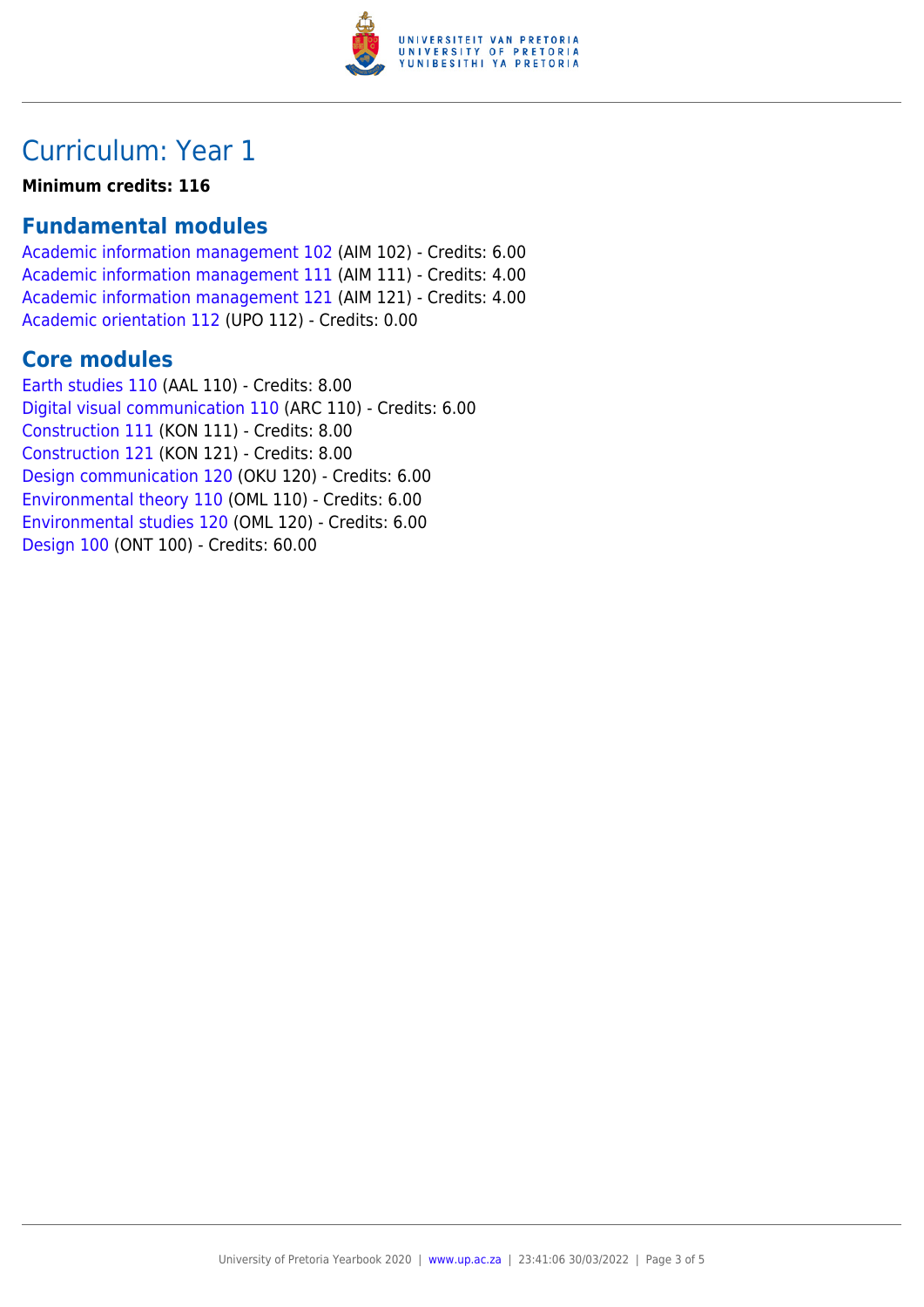

## Curriculum: Year 2

#### **Minimum credits: 134**

#### **Core modules**

[Earth studies 210](https://www.up.ac.za/yearbooks/2020/modules/view/AAL 210) (AAL 210) - Credits: 8.00 [Earth studies 223](https://www.up.ac.za/yearbooks/2020/modules/view/AAL 223) (AAL 223) - Credits: 4.00 [Earth studies 224](https://www.up.ac.za/yearbooks/2020/modules/view/AAL 224) (AAL 224) - Credits: 4.00 [Community-based project 201](https://www.up.ac.za/yearbooks/2020/modules/view/JCP 201) (JCP 201) - Credits: 8.00 [Construction 210](https://www.up.ac.za/yearbooks/2020/modules/view/KON 210) (KON 210) - Credits: 8.00 [Construction 220](https://www.up.ac.za/yearbooks/2020/modules/view/KON 220) (KON 220) - Credits: 8.00 [Material studies 223](https://www.up.ac.za/yearbooks/2020/modules/view/MST 223) (MST 223) - Credits: 8.00 [Environmental theory 210](https://www.up.ac.za/yearbooks/2020/modules/view/OML 210) (OML 210) - Credits: 6.00 [Environmental studies 220](https://www.up.ac.za/yearbooks/2020/modules/view/OML 220) (OML 220) - Credits: 6.00 [Design 203](https://www.up.ac.za/yearbooks/2020/modules/view/ONT 203) (ONT 203) - Credits: 60.00 [Textiles: Utilities, fibres and yarns 212](https://www.up.ac.za/yearbooks/2020/modules/view/TKS 212) (TKS 212) - Credits: 14.00